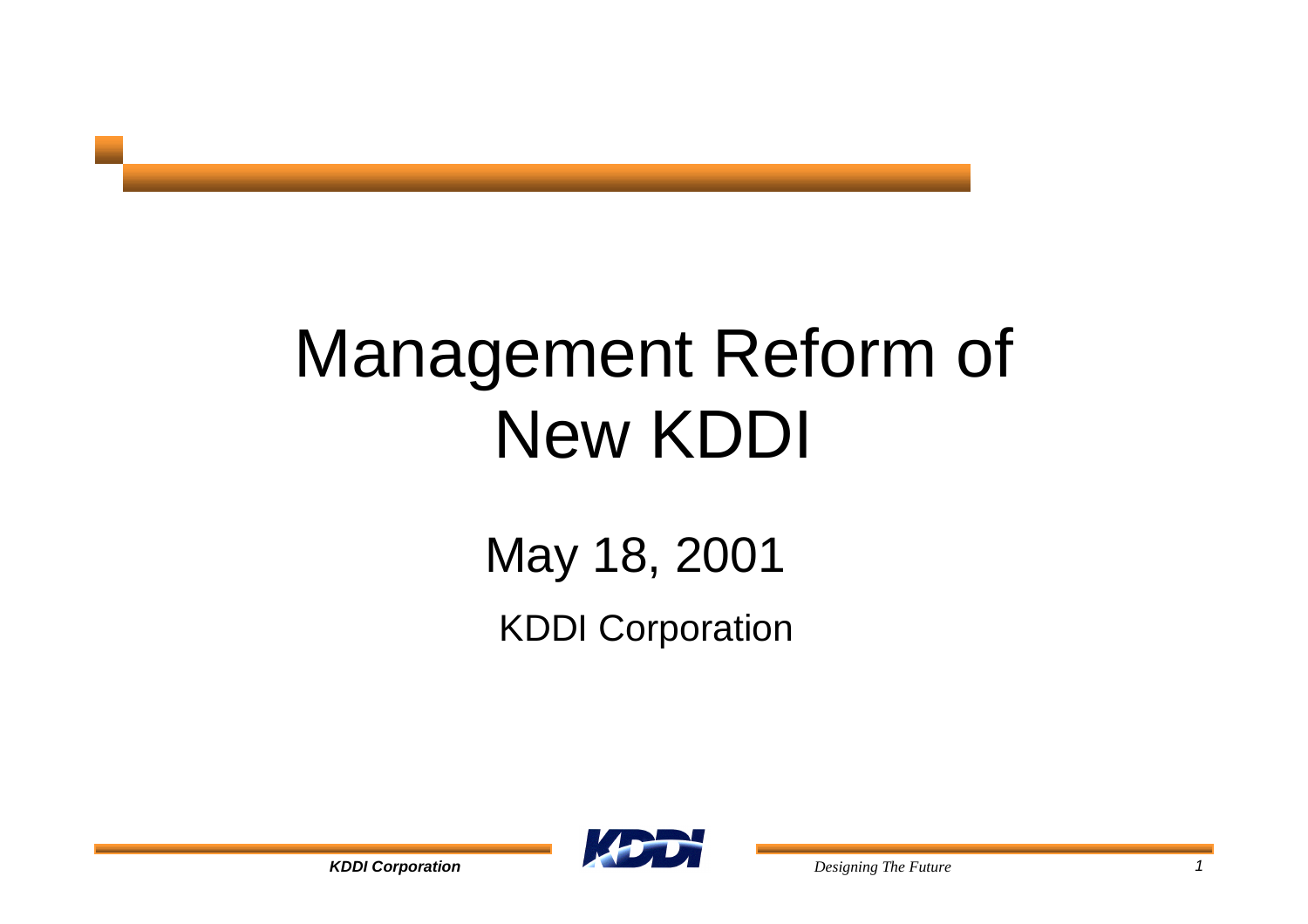### New KDDI: Three Reforms

### **Speed up Decision Making**

- ・Reduce the number of directors to speed up decision making
- ・Clarify responsibilities

### **Reform Business Strategy**

- ・Focus on Mobile(au)&IP
- ・Concentrate the company's entire resources on au in the short-term

### **Reform Financial Structure**

- ・Improve efficiency of capital expenditures
- ・Reduce interest-bearing debt

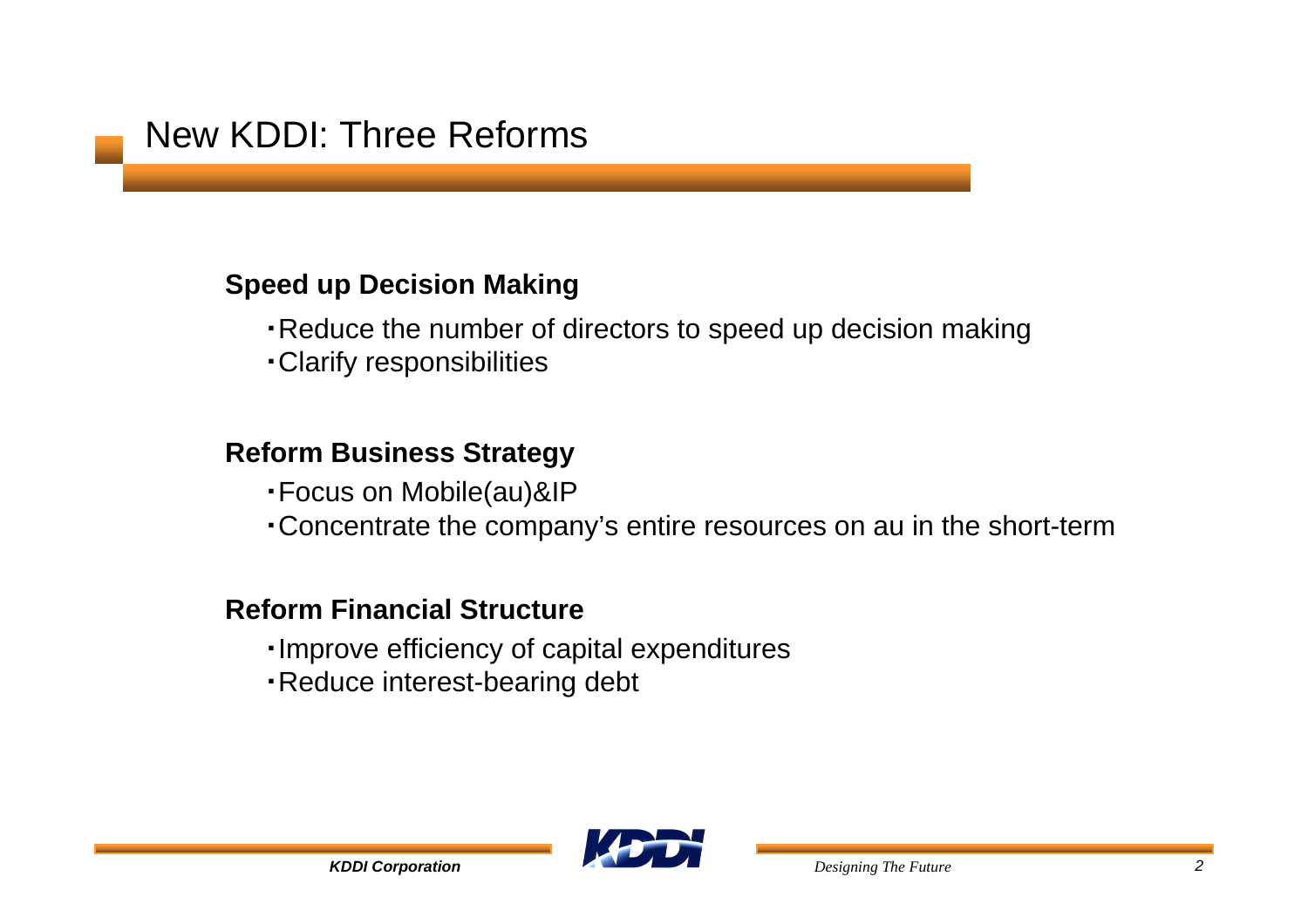# **CONTENTS**

### **Analysis of Present Condition**

- **Core business is unclear afterthe merger**
- **Weak marketing**
- **Redundant investments inmobile business**
- **Merger led to increase of interest-bearing debt**
- **Inflexible organizational structure**

### **KDDI Management Reform**

- **1. Management Policy**
	- **Clarify business portfolio**
	- **Clarify capex policy going forward**
- **Encourage business structural reform**
- **Reduce interest-bearing debt**
- **2. Operation with au at Core**
	- **Proactive efforts in IP business**



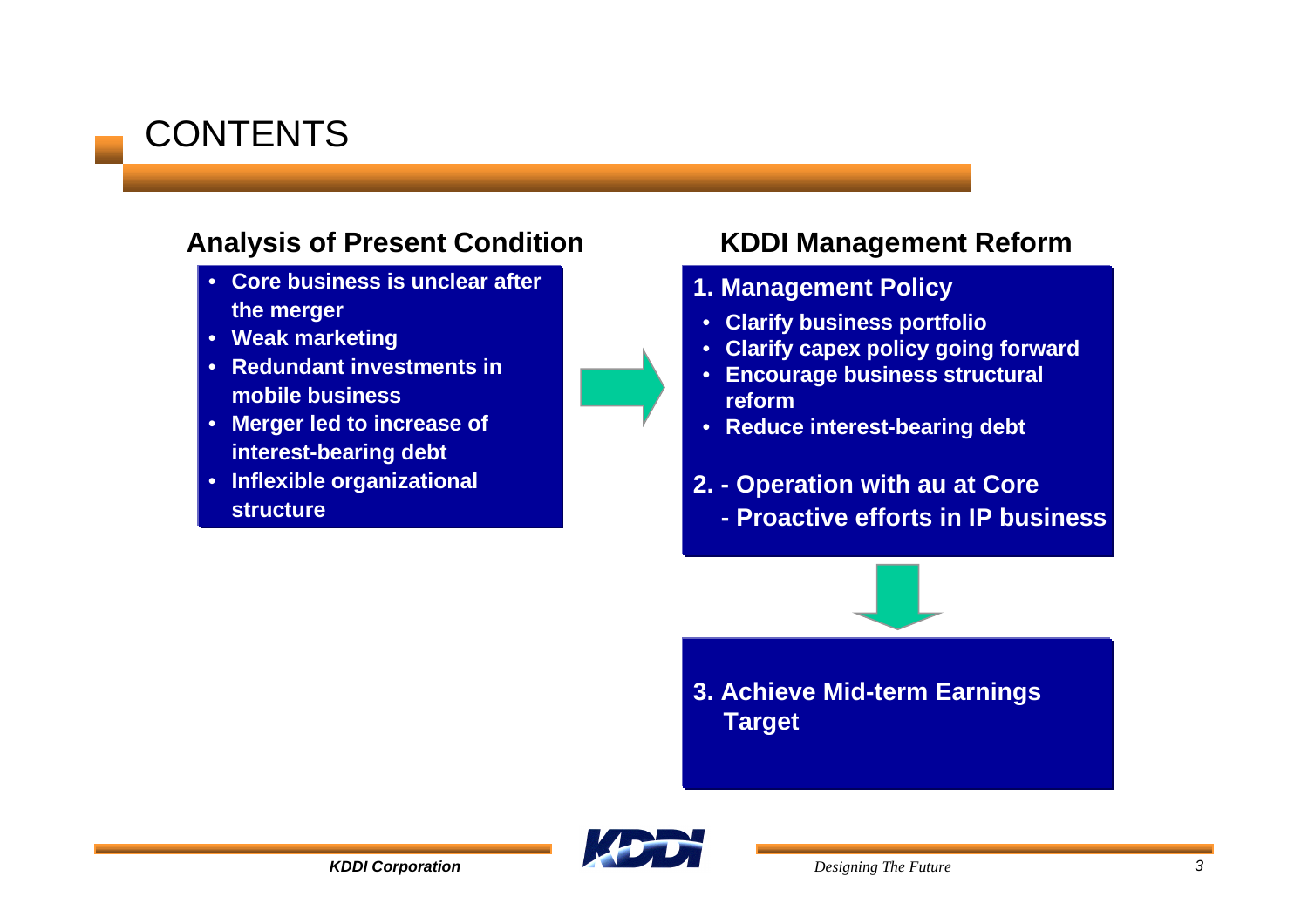# (1) Clarification of Business Portfolio

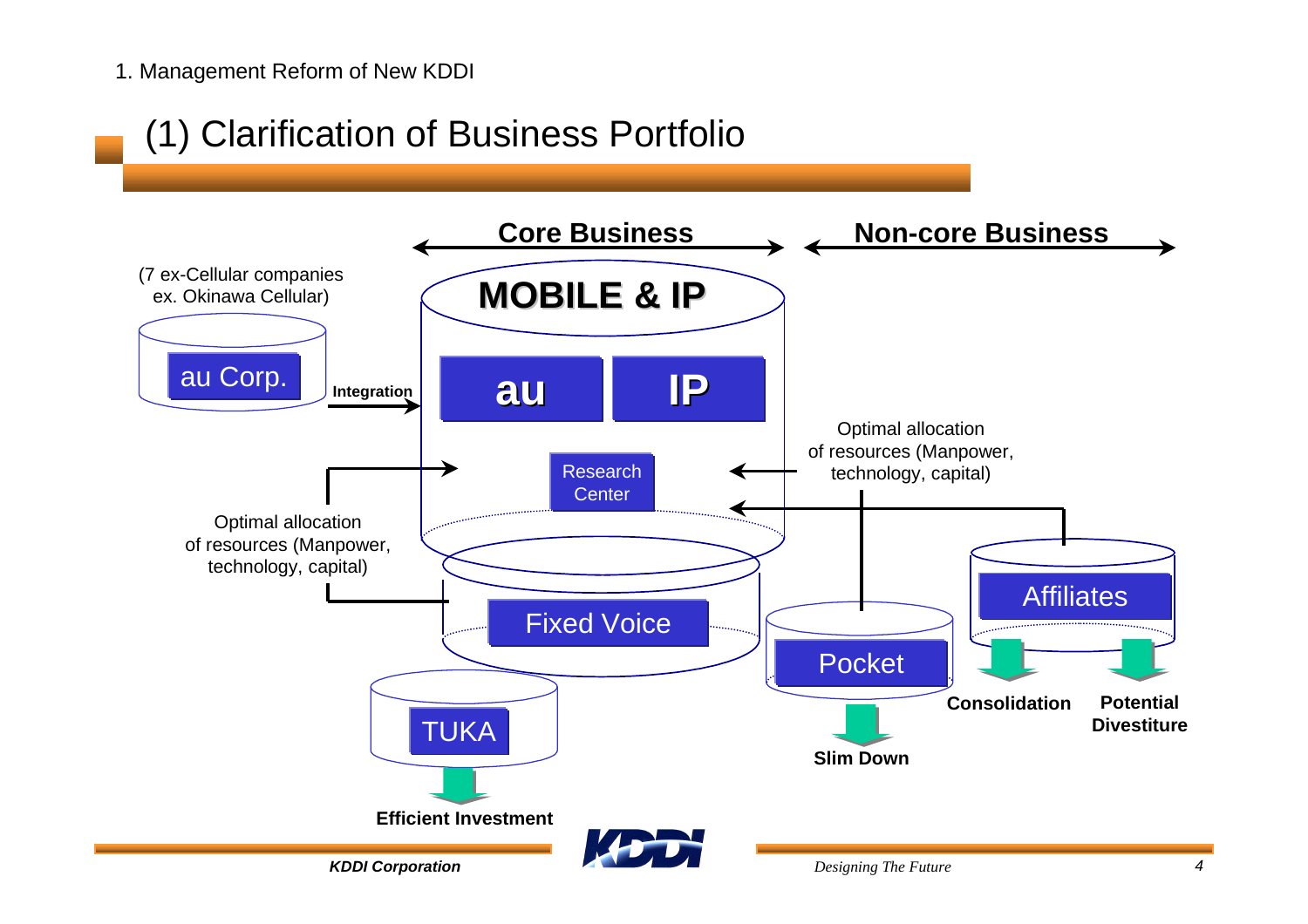### (2) Clarification of Capex Strategy Going Forward

- From FY2001, over 90% of Capex to be directed towards Mobile & IP investments
- Maintain competitiveness of core business through focused efficient investment, while limiting total group capex to the amount of depreciation
- Develop 3G cellular phone operation with focus on 800MHz (aim to maximize earnings in 800MHz)

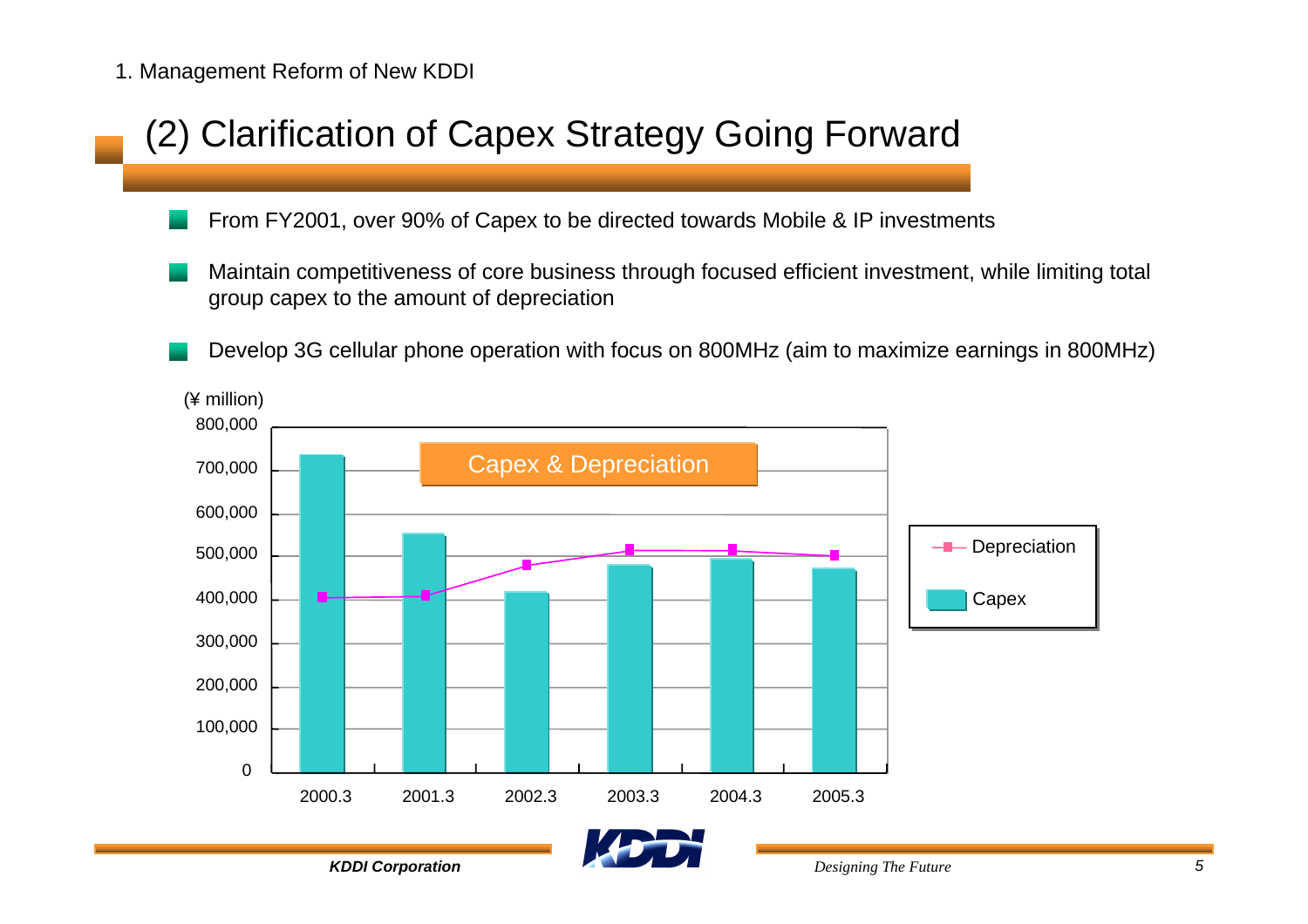# (3) Encourage Reform of Business Structure ①

- Company Structure of au
	- Integrate au Corporation, a wholly owned subsidiary, into KDDI parent
- Pocket
	- As a non-core business, shift focus of Pocket operations to data during FY2001 and slim down by integrating marketing and administrative divisions into KDDI
- Tuka
	- Limit additional investment
	- Provide low cost PDC service
- Reduction of Directors
	- From 53 at the time of merger to 13 on or after June 26, 2001
- Review Operations of Affiliates
	- Strengthen through reorganization of solution related companies
- Consolidation of international offices
	- ・Focusing on profitability, consolidate international offices from 31 to 21

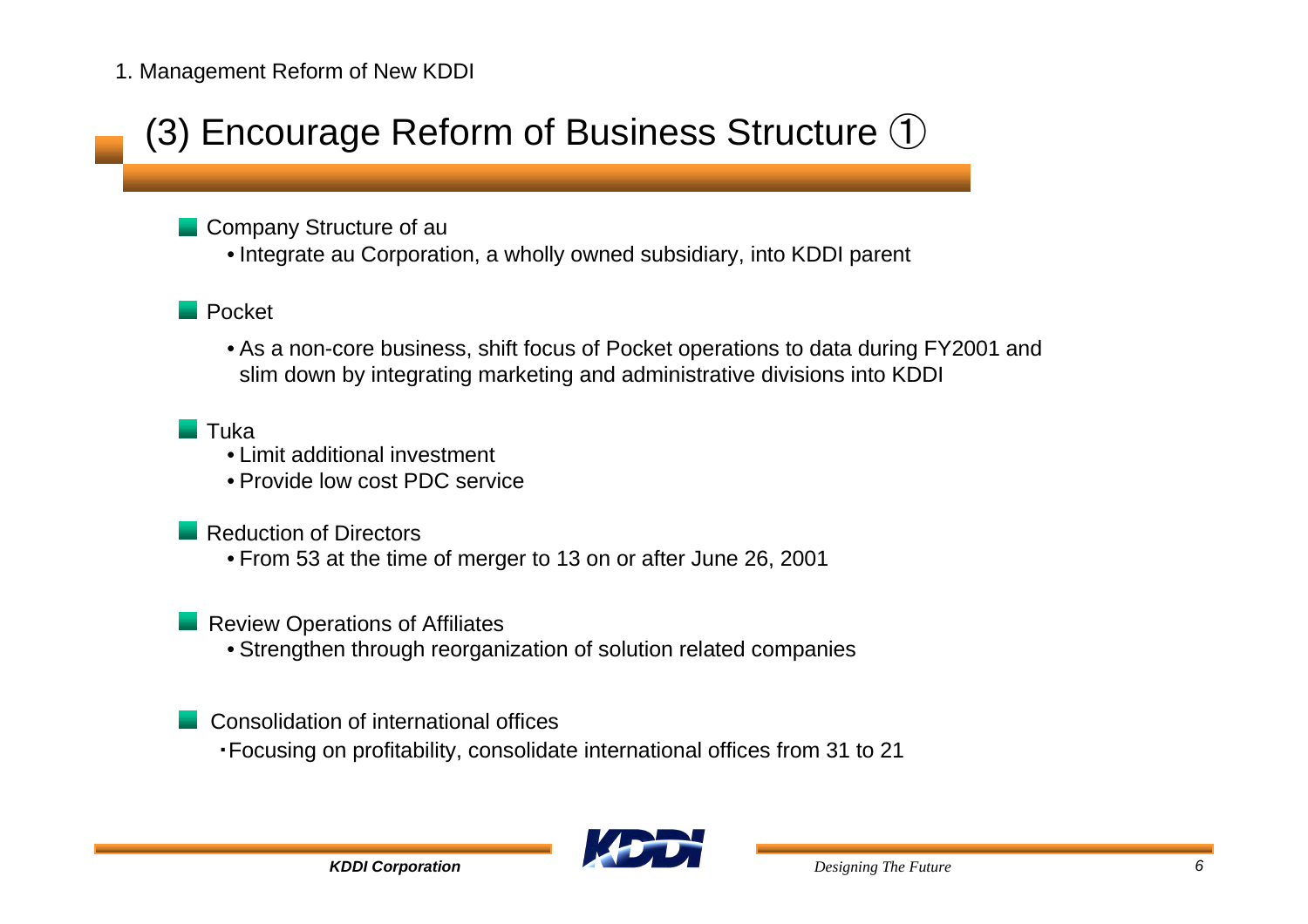# (3) Encourage Reform of Business Structure ②

- Optimal Allocation and Reduction of Employees
	- Optimal allocation of human resources to Mobile & IP
	- Already reduced headcount by 560 persons from 14,800 at the time of merger to 14,240 as of March 2001. Aim to reduce by a further 2,000 by March 2005 to 12,240 (previous target was 12,700)
- Organizational Change to Improve Business Execution speed (to be introduced June 26, 2001)
	- Position all 13 directors as board members, discuss strategy from group point of view
	- Abolish existing five sectors and flatten organizational structure with a direct reporting line to President from each division
	- KDDI has been managed by 12 directors responsible for sector management and 22 directors underneath in charge of divisions. Going forward, the business will be managed more rapidly by 13 board members and 16 heads in charge of the underlying divisions

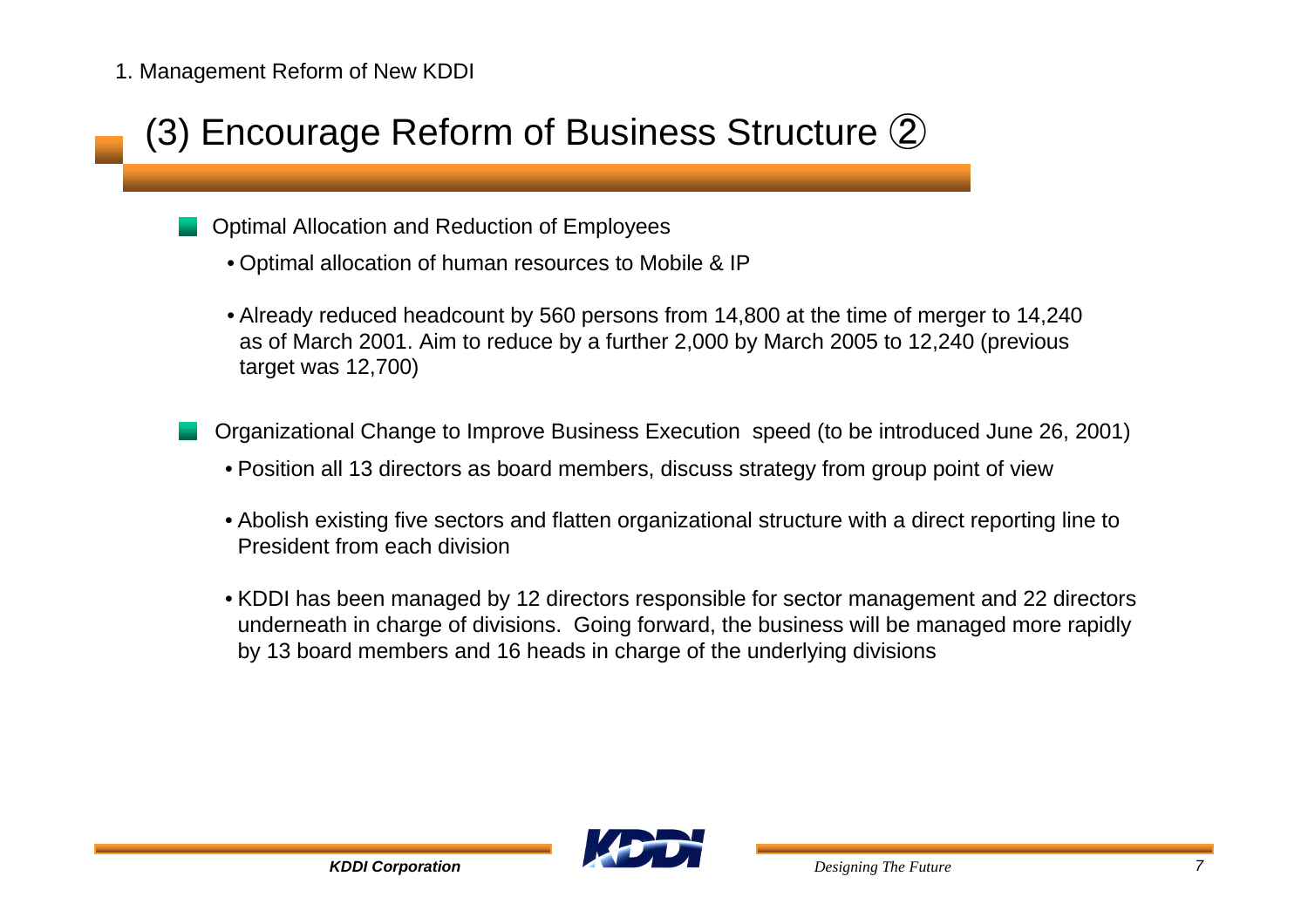### (4) Reduction of Debt:Balance Between Stability and Growth







| • Repayment from free cash flow        | ¥600 billion |  |
|----------------------------------------|--------------|--|
| • Property securitization, asset sales | ¥400 billion |  |
| <b>Total Reduction</b>                 | ¥1 trillion  |  |

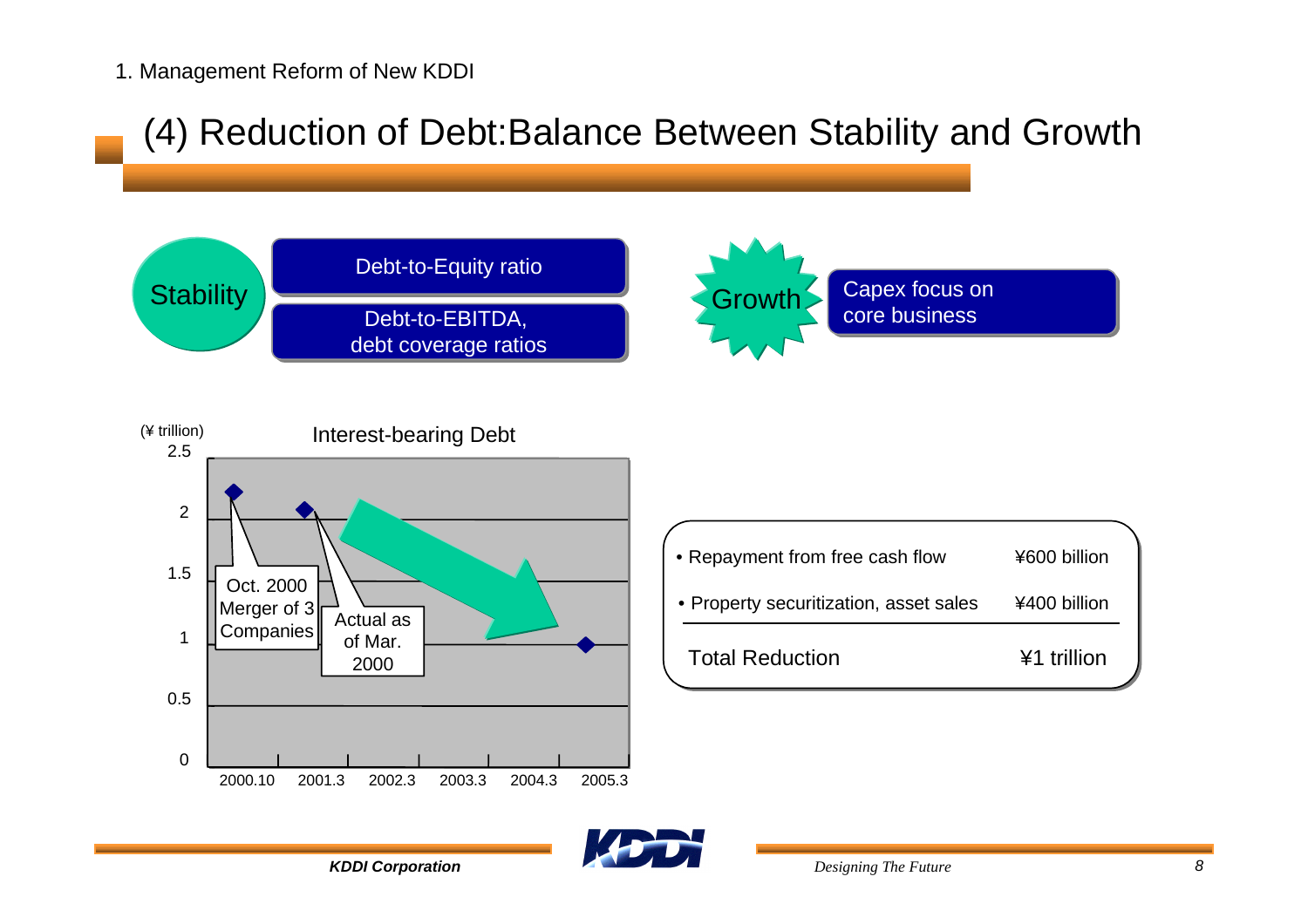# (1) au Operations: Basic Strategy

#### **Gain operating share of over 20% (17 million subscribers) by March 2005**

 FY01-02 offers best opportunity to gain market share amid particularly strong market expansion and before full scale development of W-CDMA by competitors

### **Improve competitiveness by introduction of WAP2.0 mobile handsets and definite launch of "CDMA2000 1x** (**800MHz**)**" infrastructure**

① WAP2.0 mobile handsets: Java, gpsOne, built-in music download/video replay function

- ② CDMA2000 1x (800MHz) development: expansion of coverage by targeted capex
- ③ Enhance ease of data communication at effective speed of 64kbps

**Further improvement of data communication competitiveness by introduction of CDMA2000 1xEV**(**800MHz\*) and creation of new markets (e.g. Koko Secom)**

\*Initial introduction from 800MHz range

**Lower churn rate by thorough brand/marketing strategy and quality service**

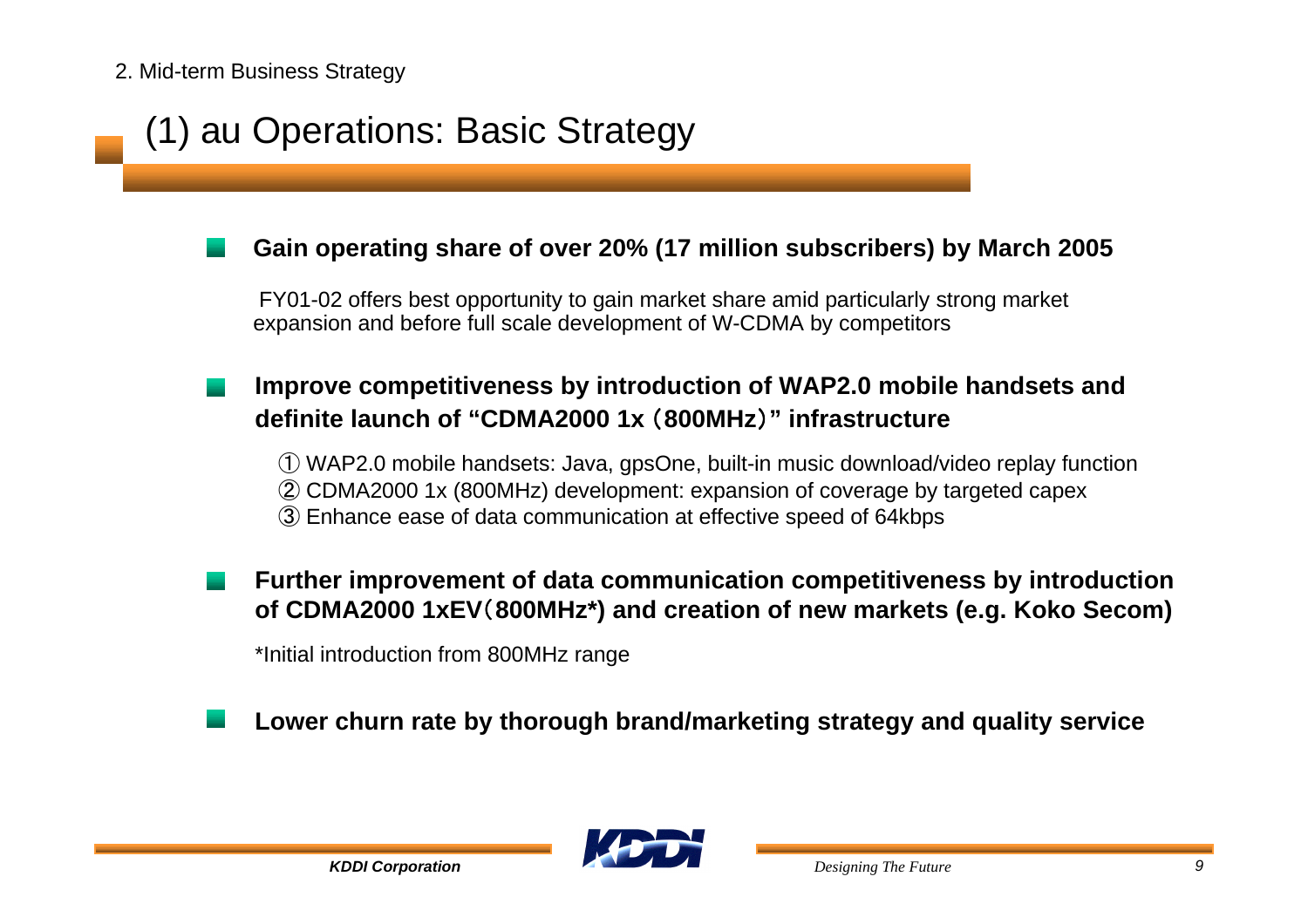# (1) au Operations: Business Roll Out Schedule

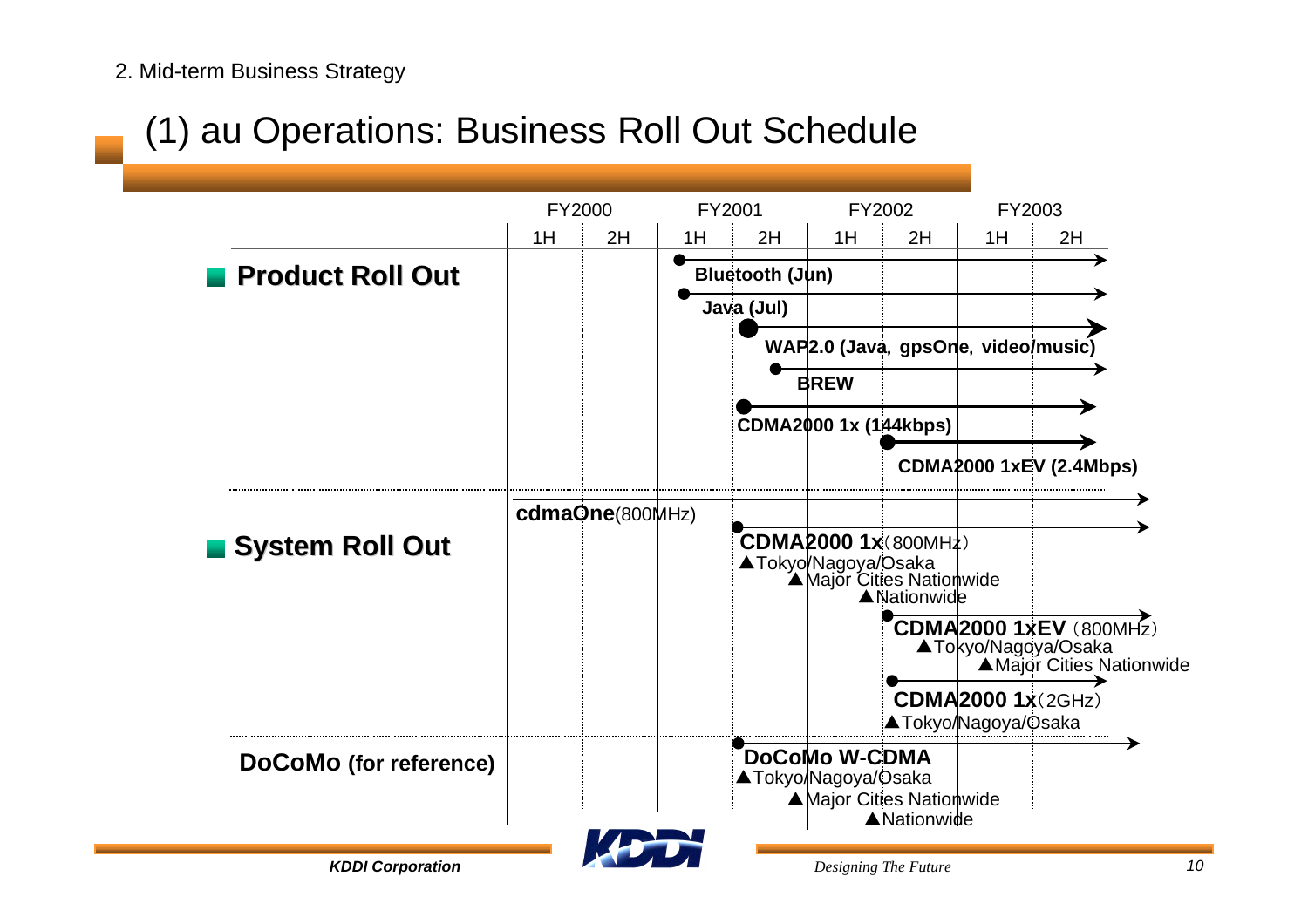# (1) au Operations: Differentiation from Competitors

### **Application**

- JAVA: JAVA: - JAVA Applets size of 50KB ⇔ DoCoMo 10KB, J-phone 30KB - Built-in agent function (competitors have no such plans)
- WAP2.0: Introduction ahead of competitors of next generation version: capable of browsing i-mode content (launch scheduled after Spring 2002)
- gpsOne: Introduction of high-accuracy position information function ahead of competitors

#### **CDMA2000 1xEV**

• Provision of "High-speed (Max. 2.4Mbps, average 600kbps) High-capacity Mobile Internet" through realization of virtual flat rate, virtual continuous connection usage environment

#### **Development of cooperative partners (ASPs, content developers)**

#### **BREW**

• Provision of environment for usage of large scale application (middleware), to address expected future growth

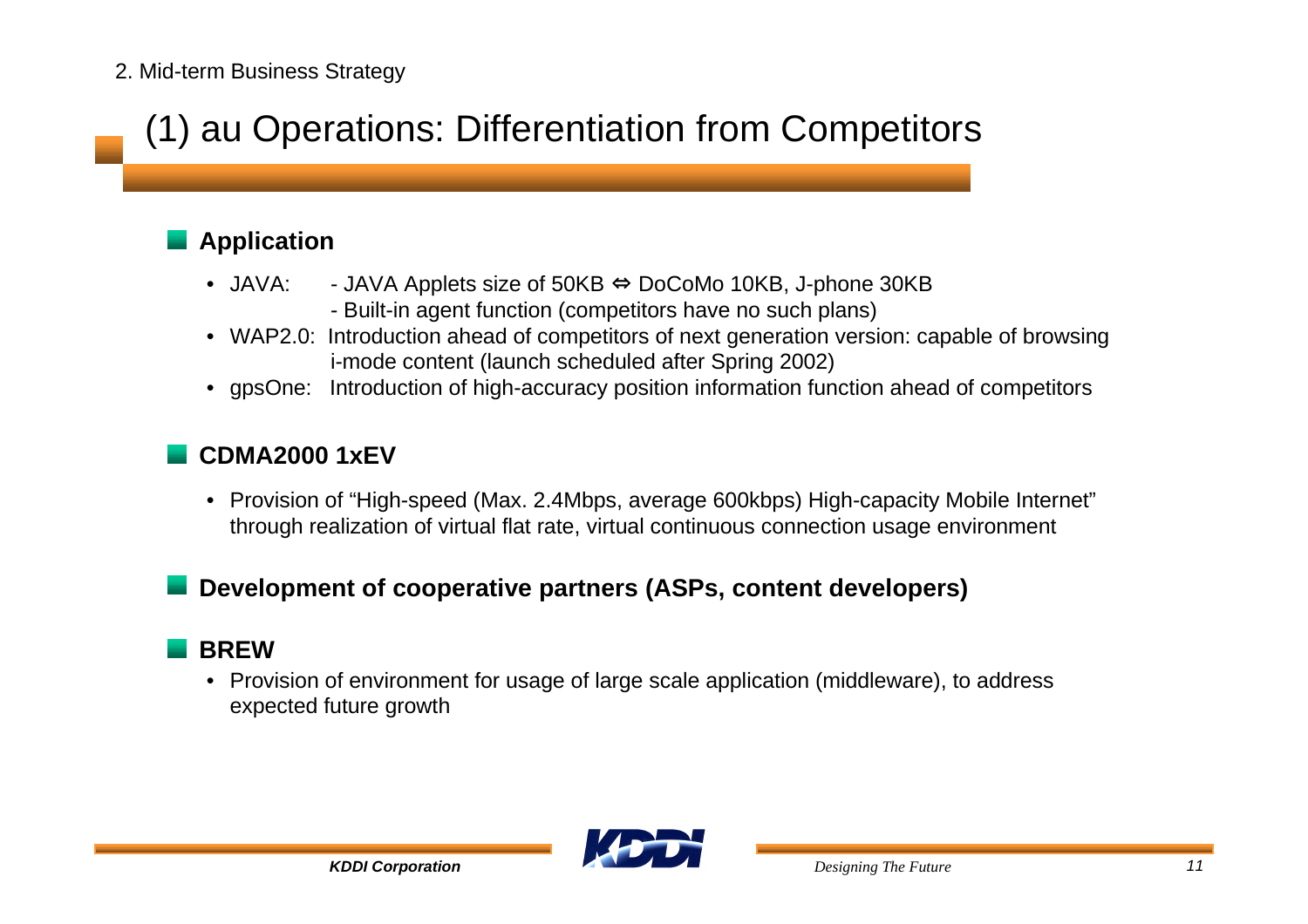# (1) au Operations: CDMA2000 1x, CDMA2000 1xEV Investment Plan

#### *(terabyte)* **Annual Total Traffic Projection**



Data communication traffic is estimated to increase rapidly going forward due to penetration/expansion of data-only terminals and enhanced content services such as video/music distribution.

#### ⇒ **Capture increased data traffic with new systems (CDMA2000 1 x and CDMA2000**1**xEV)**

#### **Cumulative Investment Plan for NewGeneration Cellular Phone, FY2001-2004**



- **(A):** Investment necessary to launch new systems CDMA2000 1x (2GHz) and CDMA2000 1xEV (800MHz). Investment in 2GHz range by competitors is said to be around ¥1 trillion
- **(B):** Investment in other systems to meet traffic growth demands (mainly 800MHz range CDMA2000 1x)

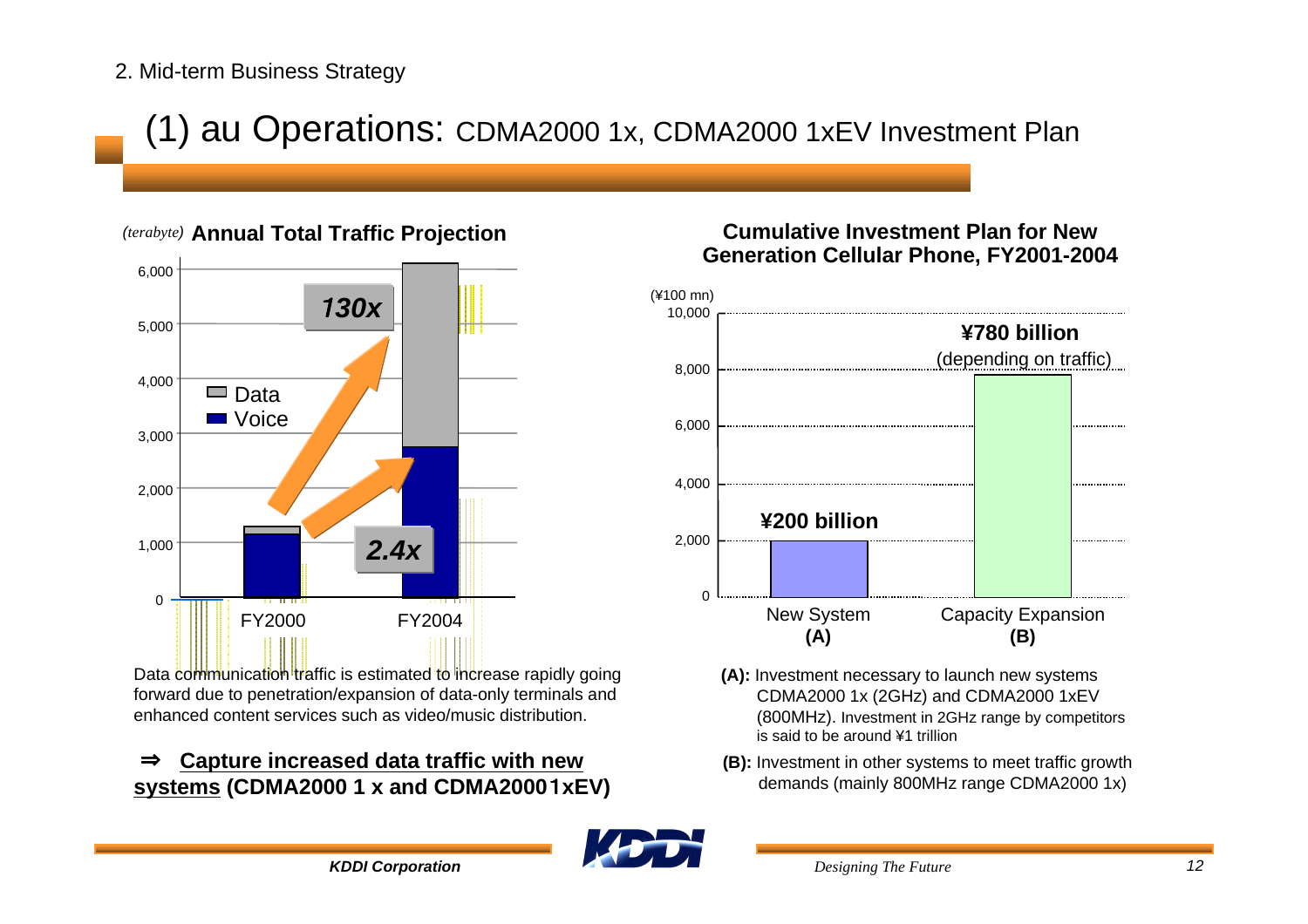## (1) au Operation: Creation of New Markets - CDMA20001xEV

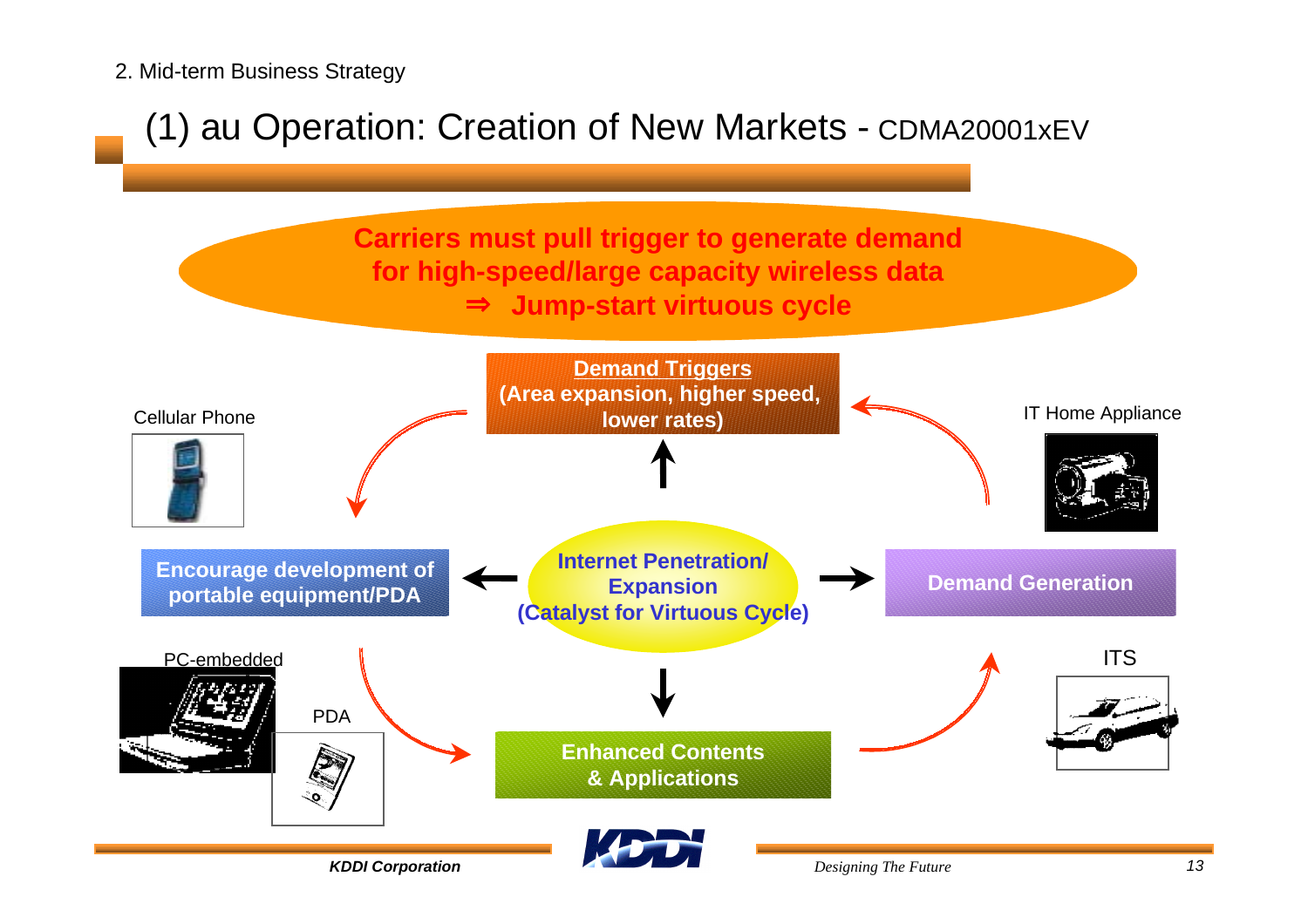# (2) IP Operation: Basic Policy

### **Integration of Mobile & Fixed Line**

### **Broadband (ADSL, FTTH, FWA)**

- Development focused on applications rather than infrastructure
- Broadband trial in 2001

#### *dot square* **(Data Center)**

- Use data centers to capture new business, from major ISPs/ASPs to small e-businesses
- Enter new businesses such as storage services

### **ITS**

- Technical verification using 1x, 1xEV-DO to be undertaken as soon as possible
- Early establishment of business model

### **Solution**

• Develop solution business by leveraging fixed line, mobile services

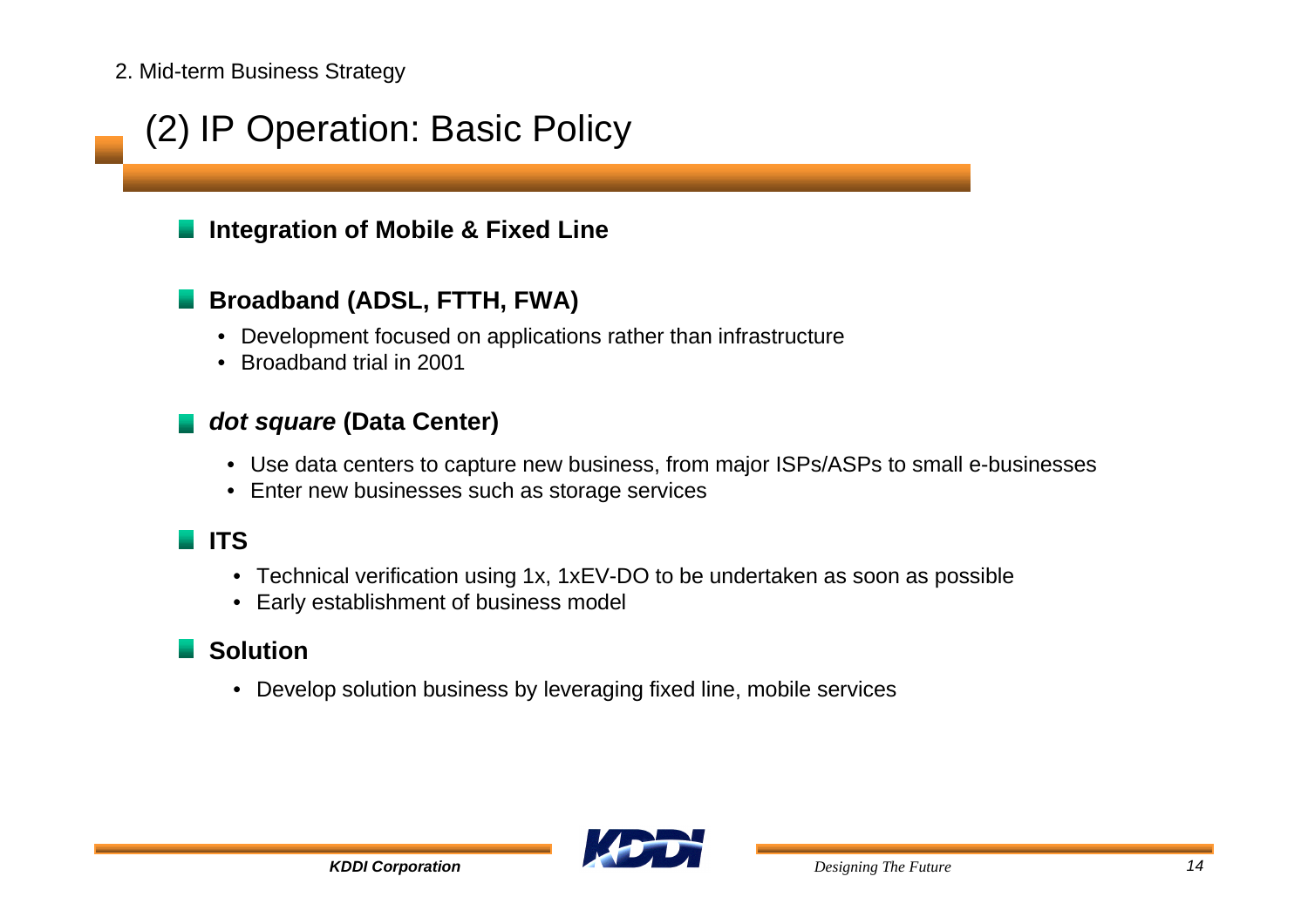# (2) IP Operation: Integration of Mobile & Fixed Line

Fixed line portal and content operators are paying attention to mobile due to a sharp increase in mobile Internet users. In particular, there are high hopes for a platform encompassing KDDI's 1x,1xEV-DO and Brew

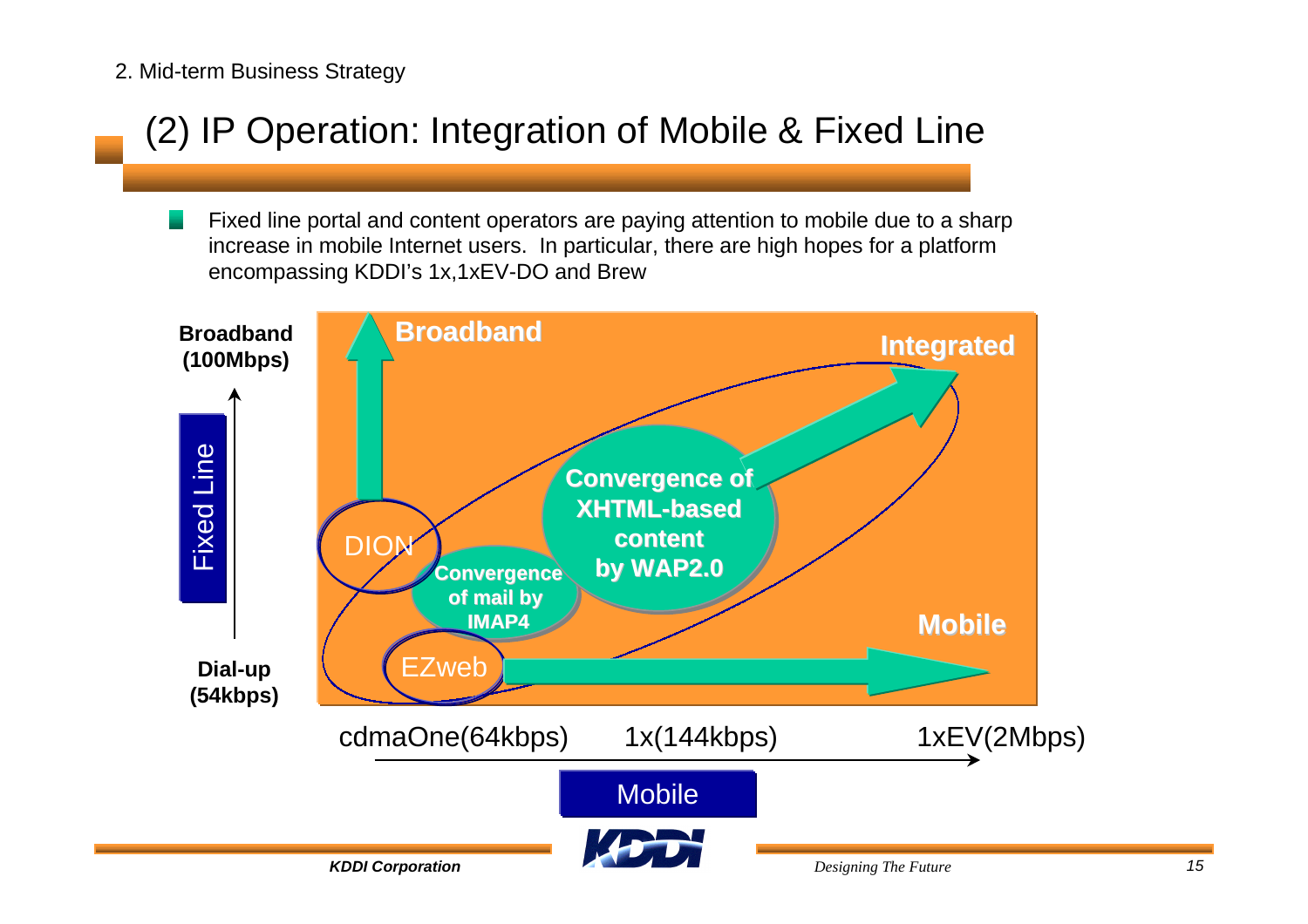### 1. Image of Broadband Business

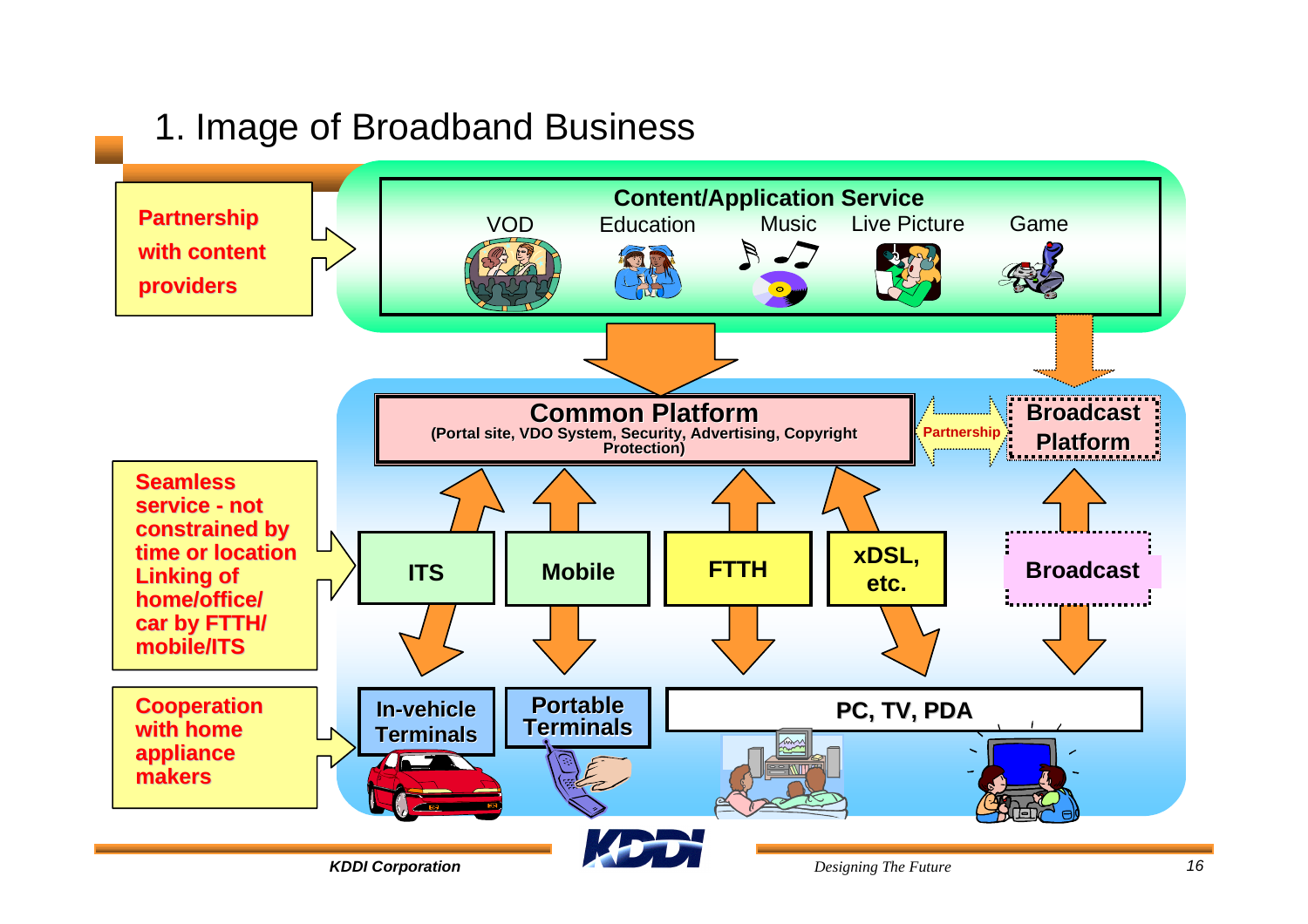# (2) IP Business: FTTH Trial





#### **Offer Structure**

 $\bullet$  Cooperation with content providers, home appliance makers and other broadband related companies

#### **Service Provided**

- Provision of full service using ultra-high speed bandwidth optical fiber
- Maximum bandwidth of 100Mb/s

| <b>Service Items</b>                          |
|-----------------------------------------------|
| <b>Quality IP telephone service</b>           |
| <b>Ultra high speed Internet</b>              |
| <b>Video service (VoD, HDTV)</b>              |
| <b>Multi location TV telephone</b>            |
| <b>Music service</b>                          |
| <b>Information (Administration, Regional)</b> |
| Game                                          |
| <b>Mobile link</b>                            |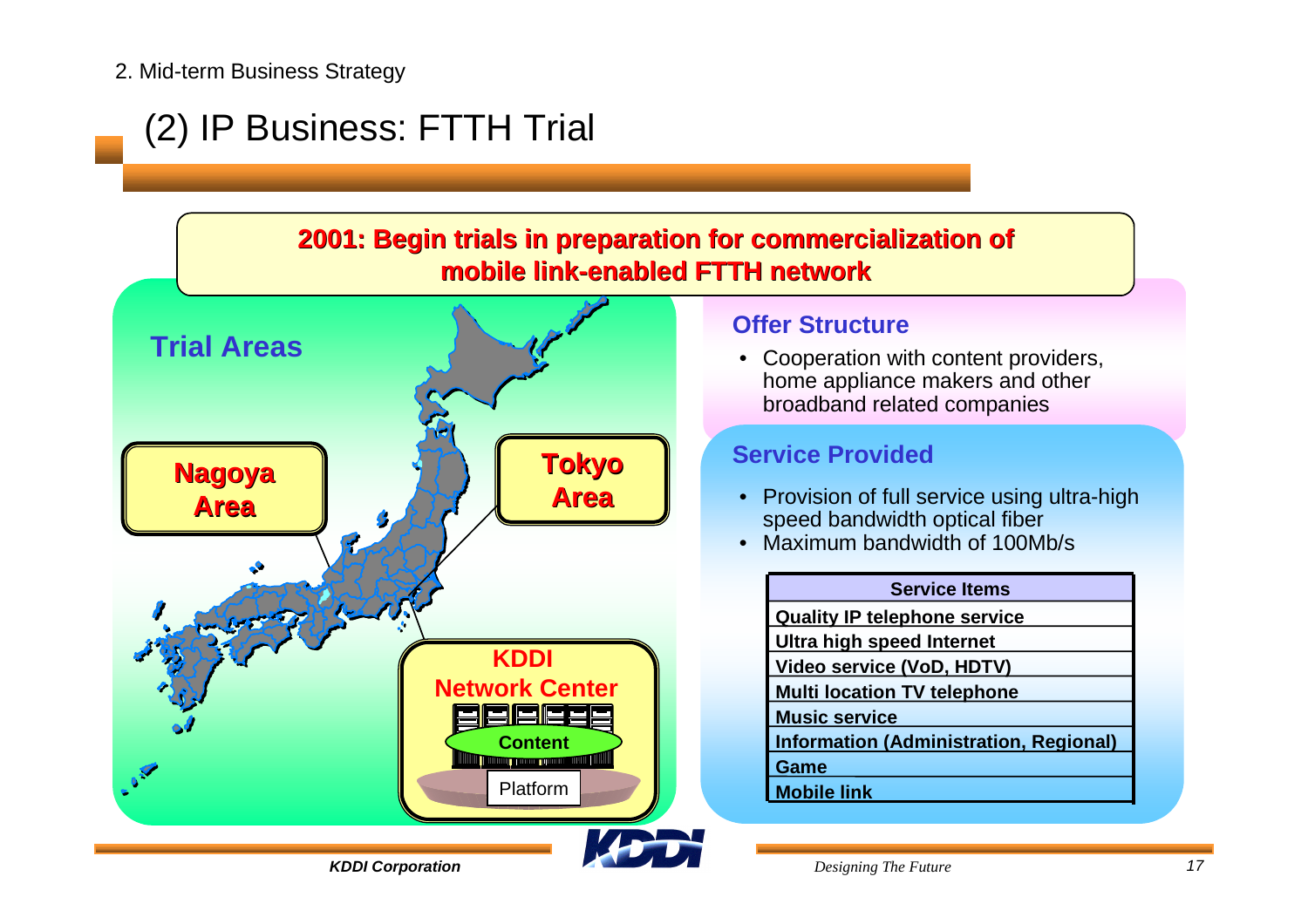# (2) IP Business: Seamless Linkage of Home, Office and Car



- $\bullet$  Provide customers with services available via portable information equipment carried freely to home/office/car
- •Broad-based business development linked to content business and mobile commerce.
- • Commissioned research on in-car network access, mobile IP technology and DSRC, integration with next generation mobile networks\*

Joint research with Toyota and major electric makers as part of TAO project (Telecom/Broadcast Institute, led by Ministry of Public Management, Home Affairs, Posts and Telecommunications)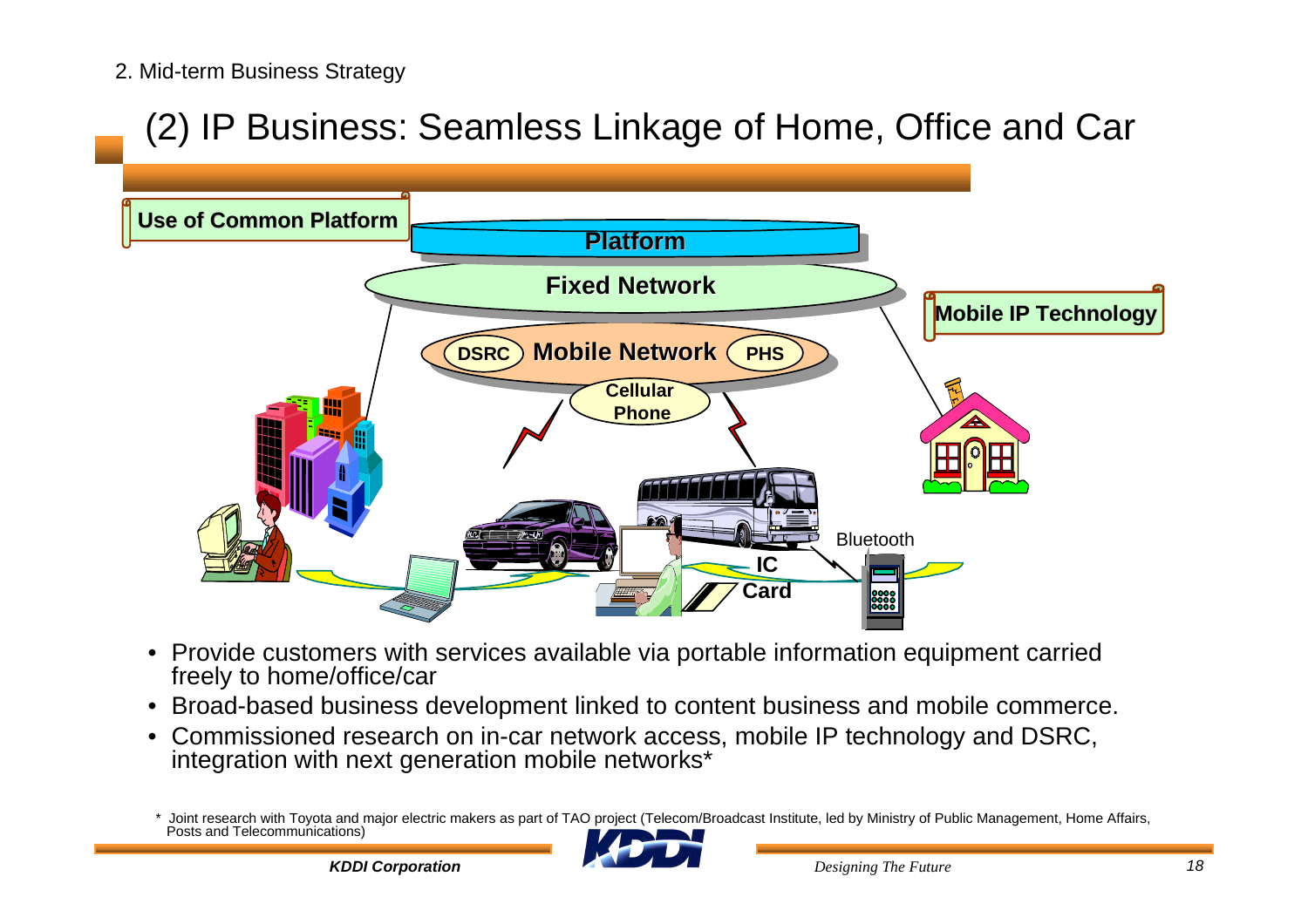### Achieve Target by Implementing Management Reform

| <b>KDDI Group Consolidated</b>                                                                                         |           |                              |                              |  |  |
|------------------------------------------------------------------------------------------------------------------------|-----------|------------------------------|------------------------------|--|--|
|                                                                                                                        | FY 2000 * | <b>FY 2001</b><br>(Estimate) | <b>FY 2004</b><br>(Estimate) |  |  |
| Total Sales (¥100mn)                                                                                                   | 28,164    | 30,100                       | 39,000                       |  |  |
| <b>Ordinary Income</b><br>(¥100mn)                                                                                     | 596       | 1,100                        | 3,300                        |  |  |
| EBITDA (¥100mn)                                                                                                        | 5,139     | 6,300                        | 9,000                        |  |  |
| <b>EBITDA Margin</b>                                                                                                   | 18.2%     | 21.2%                        | 23.0%                        |  |  |
| * March 2001 figures are based on the Three-Company Total, and therefore<br>differ from the official announced results |           |                              |                              |  |  |